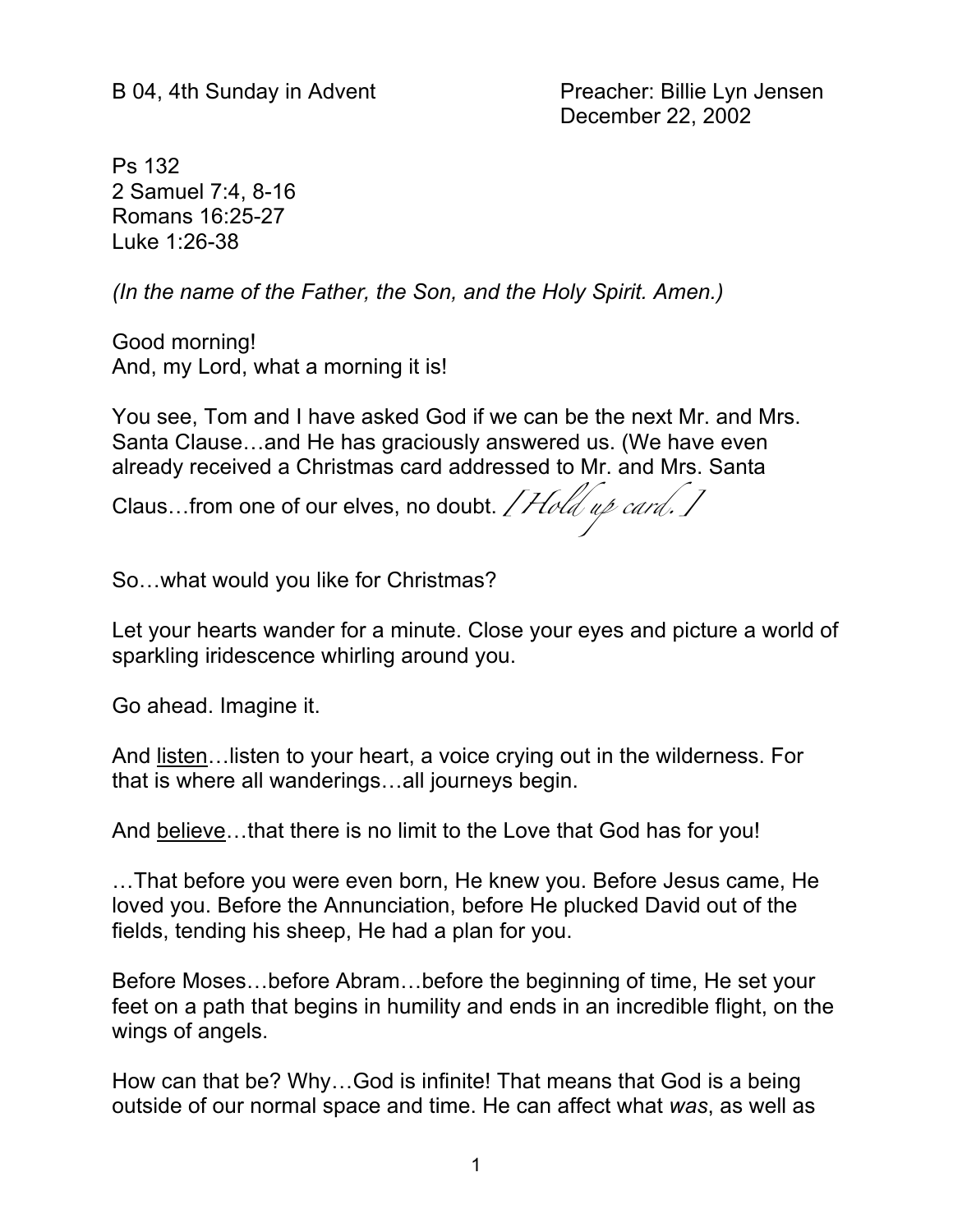what *is* and what *will be*. And, therefore, before you ask, it will be given unto you.

Why is it that we have such a hard time with this concept, and yet…many of us will sit in front of a Star Trek episode and blindly accept that a change in the past can change the Space-time continuum? Suddenly, everything is different…and the past is forgotten. We know that this T.V. program isn't "real"…and somehow this allows us to accept the reality of the story. The fact is, we WANT to believe…because it gives us hope in a better tomorrow…and in the fact that maybe, just maybe, the past will be forgotten…along with all our mistakes…and all those things that we would rather not be…or would rather not have done.

Impossible? For us, maybe…but according to the angel Gabriel,

"*…nothing is impossible to God*."

The Word of God changes things, including the direction of our lives.

He took David out of a field of sheep and made him a Prince. His Word caused a handmaiden, Mary, to be called the mother of God. He even changed Paul…and from what I understand, that was no easy feat!

Listen…

We are like babies in a crib. We hear the wind…footsteps…cars outside our windows…birds…and a multitude of other sounds. And, eventually, we learn the sound of a parent's voice. But first, we have to learn to distinguish it from all the other sounds that we hear.

If you wish to hear Him, you must learn to listen.

Listen to you own heart…and to the hearts of others.

If you can't hear what you can see and touch and feel, how do you expect to hear what you can't see…or touch…or feel.

So…close you eyes…go ahead, gently close them. Shut out all the extraneous noise and allow the strong arms of your Father in heaven to lift you up…and tell you a story.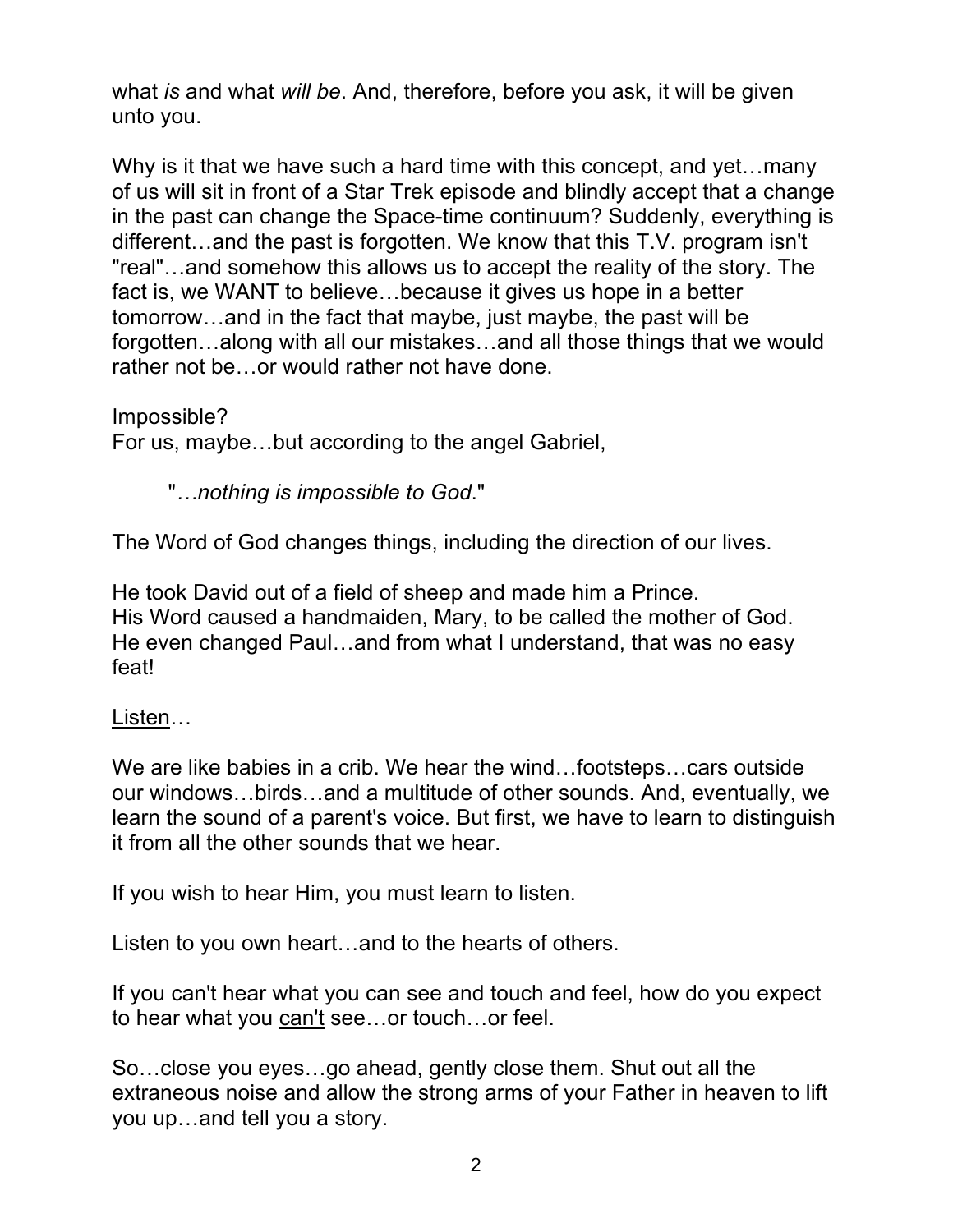You see, once upon a time, a long time ago, God wanted a man to take a journey. But before that could happen, the man had to learn to recognize the Voice of God. It took the man quite a long time to do this…because, it was so long ago that the man didn't know that God's voice came in Truth, Love, and Peace…and that he had to listen with his heart instead of his ears.

But, one day, the man did hear the Word of God, and God told him to leave where he was and to go where God would lead him.

So the man packed up and went with God.

And each place that the man went had a very special name…a name given to the place long before the man's journey. In fact, the names of the places were so old that even they had been sent on a journey by God, traveling from their original meanings to the place-names that they would eventually become.

Here are the meanings of the places from which he came and to which he traveled. If you listen carefully, they may remind you of some one.

\*\*\*\*\*\*\*\*\*\*\*\*\*\*\*\*\*\*\*\*\*\*\*\*\*\*\*\*\*\*

A Light out of the East To a parched land

And then, hearing God's voice, he came in Humility, Grew in Strength.

Again, he heard God's voice And was given God's promise of inheritance.

He pitched his tent on a mountain, between the House of God and Ruin And called on God's name.

Stage by stage, he made his way to a Dry Place. Then he went to Suffering, Bound over to the enemy,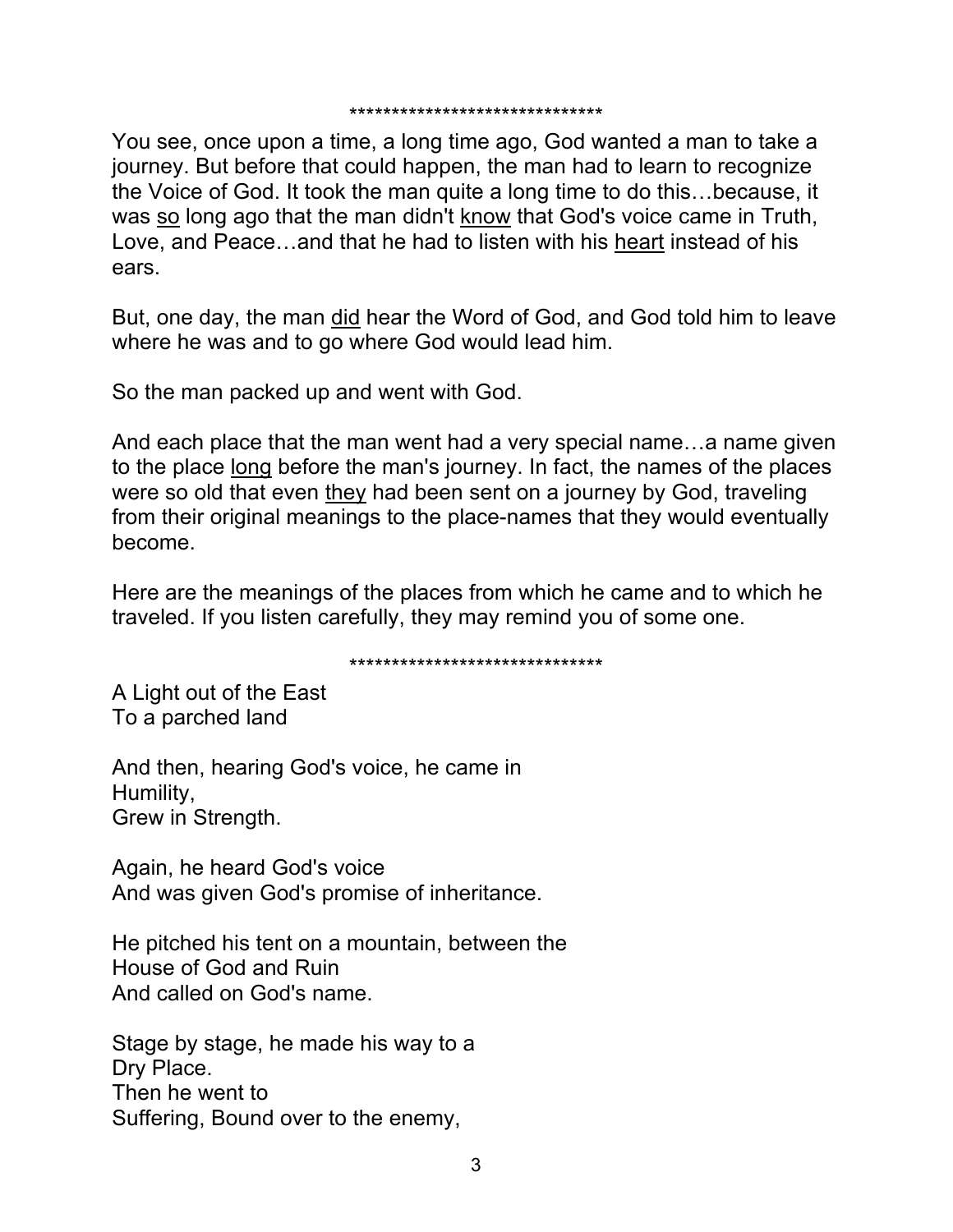Where he finally reached the End Point…or Limit…of his travels.

Then, God led him back by the same route that he had gone.

He came again, in **Humbleness** Heard, again, God's promise And, finally, came to a place which means In strength, lifting up self with wings

To mystically join with, or…be in community with…others.

\*\*\*\*\*\*\*\*\*\*\*\*\*\*\*\*\*\*\*\*\*\*\*\*\*\*\*\*\*\*

A fairy tale? No.

These are the derivations of the place names that comprised Abram's travels (Abram, by the way, means "Father Lifted Up")…and are taken straight out of the book of Genesis, chapters 12 and 13.

They are examples of the power and magnitude of God's Word…of how that Word was made flesh…became real…and caused ramifications across all of space and time.

God's Word is infinite.

In a way, it can be likened to a well-tuned instrument…a hammered dulcimer, for instance. Those of you who have seen one know that it has about a hundred strings. When it's out of tune, it has a very shallow, tinny sound; but when it is perfectly in tune, you can strike one note and that note resonates with a 5th and an octave above itself.

And these two notes resonate at a 5th and an octave above themselves... And so on and so on, forever reaching upward.

You may hear only one note, but that note is rich and full…and composed of vibrations that you can't even begin to imagine. And in the same way, you may only hear one Word of God, but that one Word resonates throughout a perfectly tuned creation, rich and full and spiraling ever upward.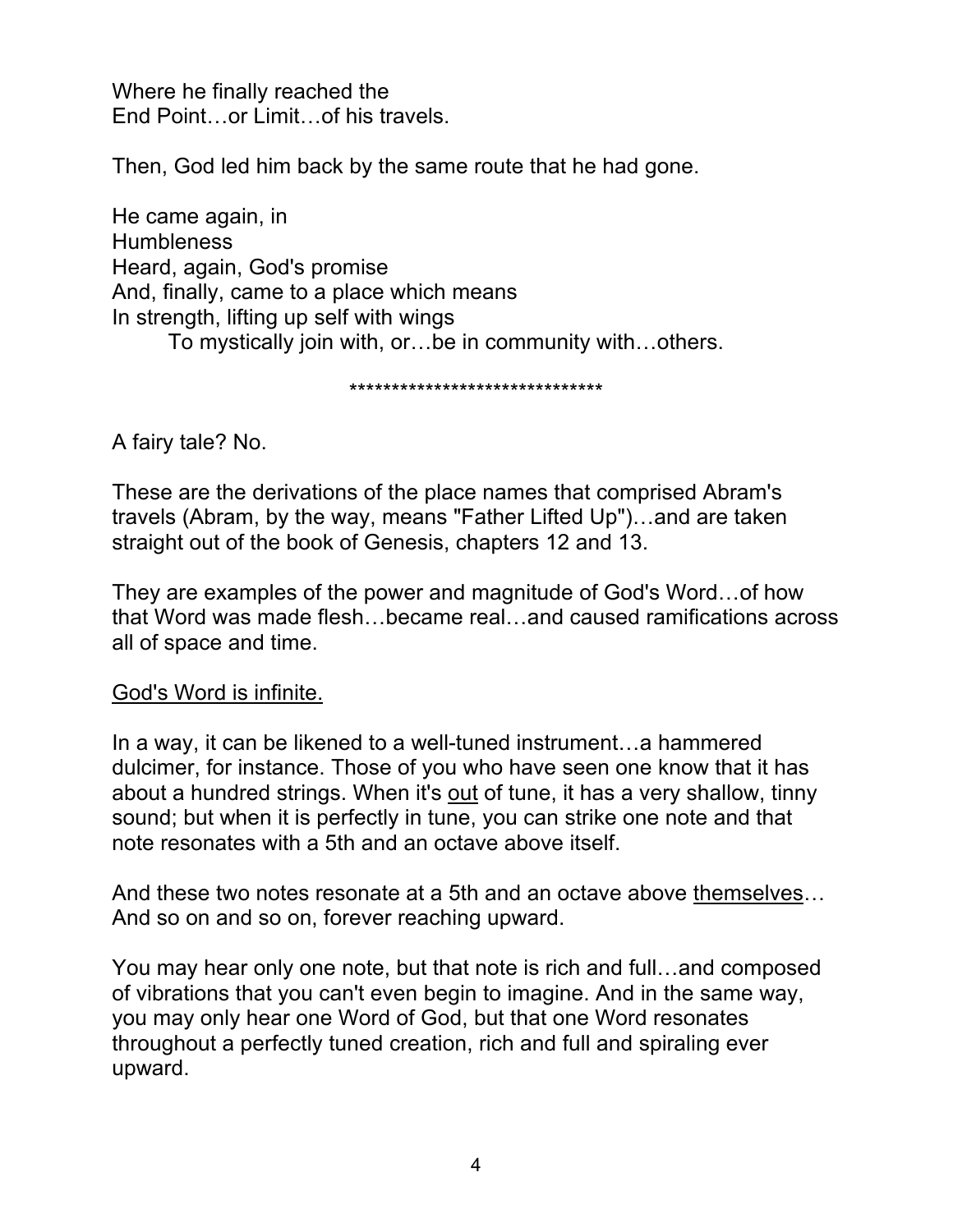Even before the first Christmas, before the Annunciation of Mary, before David, the Word of God set in motion the events that have led and will continue to lead His children in the path of righteousness.

Have you figured out what you'd like for Christmas, yet? I hope so. But if not, close your eyes, again…and listen to one last story. Maybe, it will give you some gift ideas.

This story, like the previous one, is the Word of God; but it was given, not at the beginning of recorded history, some 2000 years before Christ, but to the children of this parish, some 2000 years after His birth.

On the other hand, who knows when the story really began and where it will lead. It came from a place beyond space and time. A place of iridescent light. And it was, is, and shall forever be a Christmas gift…to you…and to the whole world.

\*\*\*\*\*\*\*\*\*\*\*\*\*\*\*\*\*\*\*\*\*\*\*\*\*\*\*\*\*\*\*\*\*\*\*\*\*\*

A long time ago, there was a ray of light that traveled to earth from heaven and warmed the very hearts of men. It was reflected off of many things, but then it encountered a man-made object of glass. (Eventually, this object would be known as a "prism.") And as it encountered this glass, the light was not surprised to find itself bent and broken into its many colors.

But when one man saw the "red," he said, "That's the light!" And when another saw the "blue," he said, "That's the light!" And so on and so on.

And then, many years later, Man discovered that the "pieces" were really part of the whole; and (as all children learn as they grow a bit in understanding) the thing that had been taken apart could be put back together, again.

And, behold, now it begins.

A beautiful new age of joining is upon us, and the things that have been separated will soon be seen in their "true light."

And a oneness of God will fill the earth.